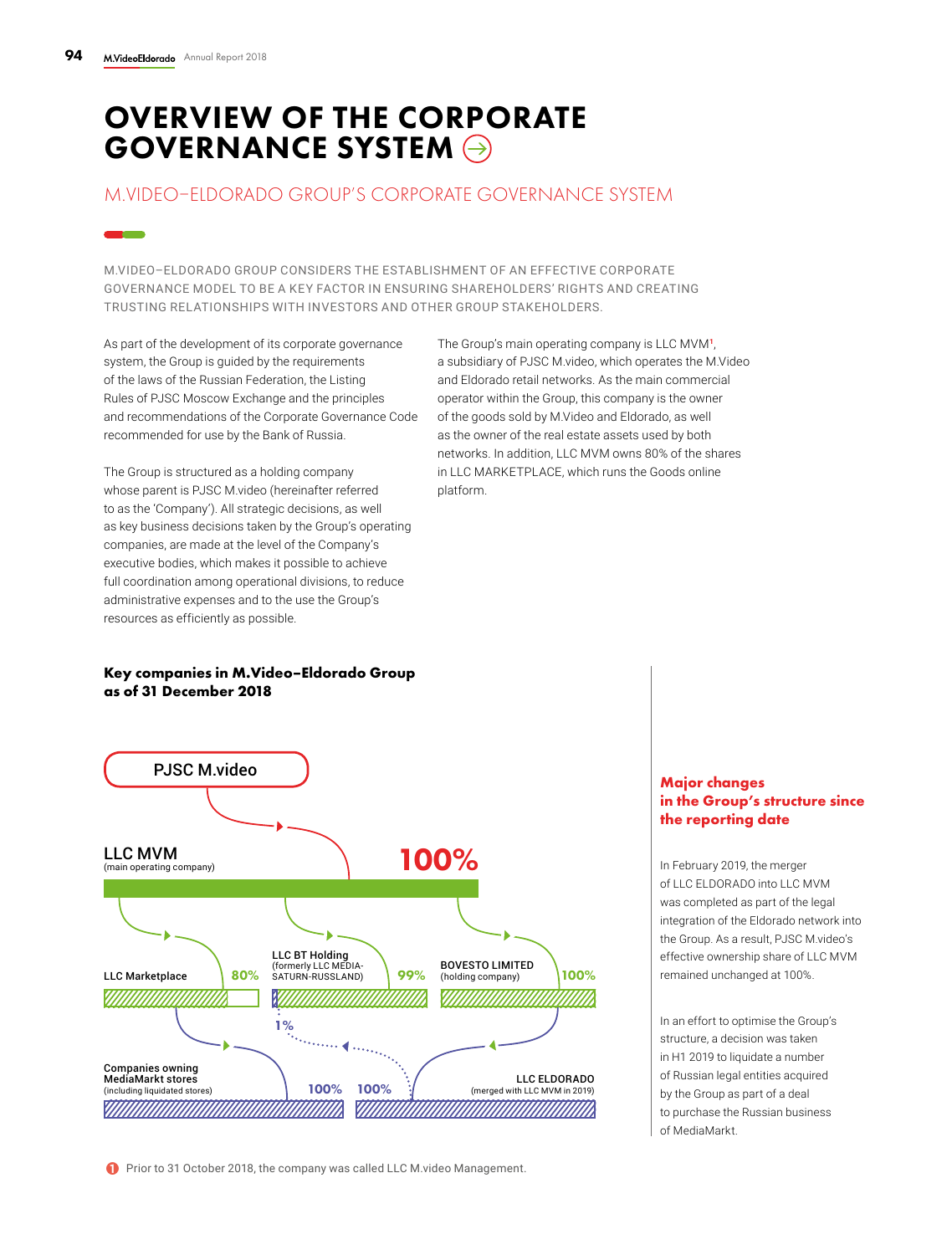members



**Sole executive bodies**

of the PJSC M.video's corporate governance model are the General Meeting of Shareholders, the Board of Directors and its committees, the Management Board and the sole executive bodies (the President and Chief Executive Officer), the Audit Commission and the Company's structural divisions responsible for the internal control and internal

Oversight of the Company's compliance with applicable corporate laws, the provisions of the Charter and the Company's bylaws guaranteeing the exercise of the rights and legitimate interests of shareholders is carried out by the Corporate Secretary, who is appointed by the Board

Additional guarantees of the veracity of the Company's accounting and financial statements in accordance with Russian and international standards are provided by engaging an external (independent) auditor approved by the General Meeting of Shareholders.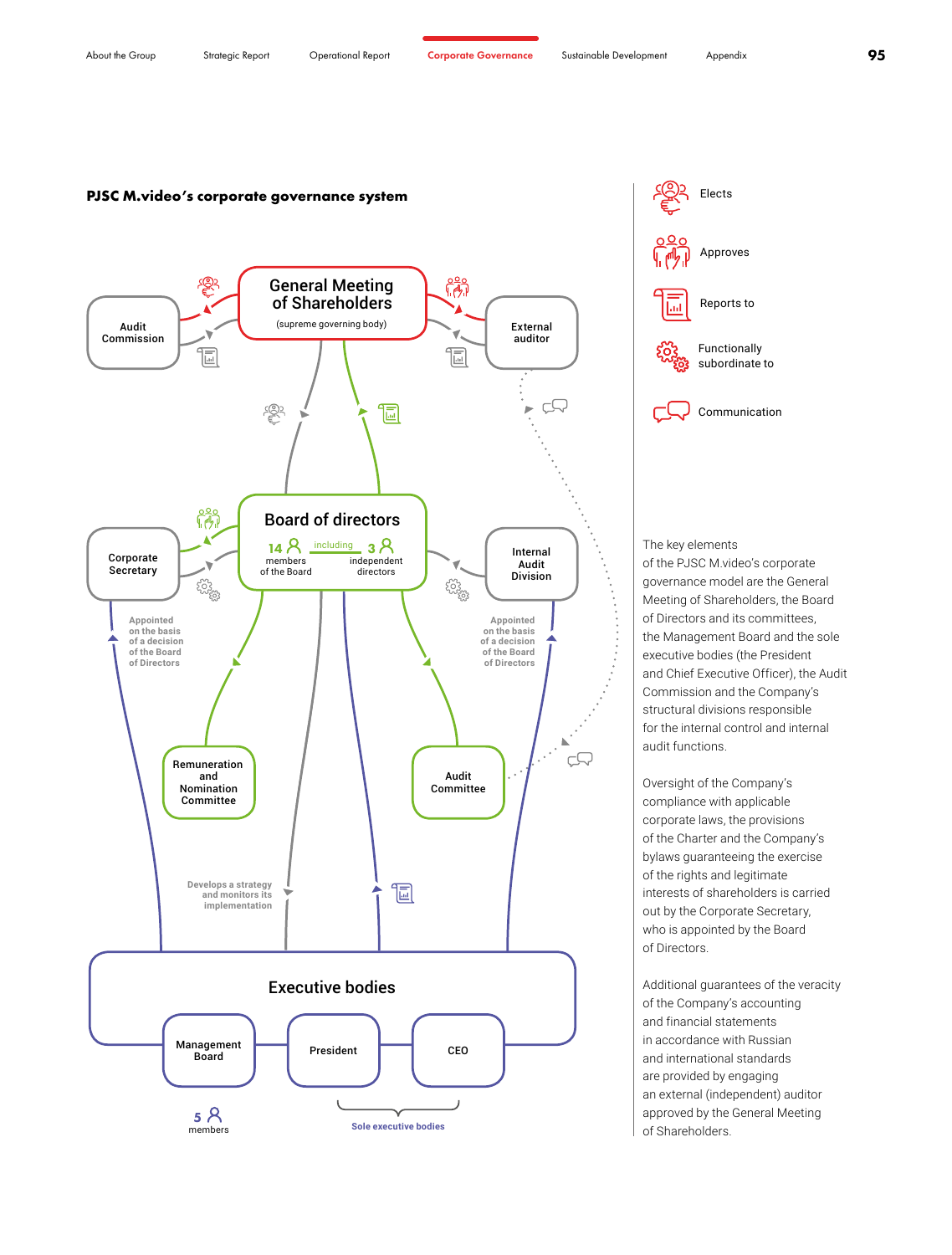## PRINCIPLES OF CORPORATE GOVERNANCE

The Company adheres to the following key principles, which are designed to secure the interests of shareholders and to ensure a reasonable balance between the powers of the governing bodies and those of the oversight bodies:

- **•** providing shareholders with a genuine opportunity to exercise their rights related to participation in the Company;
- **•** ensuring equal treatment of all shareholders and equal rights of shareholders who own an equal number of shares of the same type (category), including minority and foreign shareholders;
- **•** implementation by the Board of Directors of the strategic management of the Company's operations and its effective oversight of the activities of the Company's executive bodies;
- **•** accountability of the members of the Company's Board of Directors to shareholders;
- **•** executive management of the Company's day-today activities in the interests of ensuring its longterm sustainable development, shareholder profit from these activities and accountability of executive bodies to the Board of Directors and the Company's shareholders;
- **•** timely disclosure of complete and accurate information about the Company that is necessary for shareholders to make informed decisions;
- **•** ensuring effective oversight of the Company's financial and commercial operations in order to protect shareholders' rights and legitimate interests;
- **•** social responsibility and respect for the rights and legitimate interests of other interested parties.

### DEVELOPMENT OF THE CORPORATE GOVERNANCE SYSTEM

THE COMPANY ADHERES TO A POLICY OF CONTINUOUS DEVELOPMENT OF ITS CORPORATE GOVERNANCE SYSTEM, TAKING INTO ACCOUNT THE STRATEGIC GOALS AND OBJECTIVES OF M.VIDEO–ELDORADO GROUP AND BEST CORPORATE GOVERNANCE PRACTICES.

#### **Key events in the framework of improving the Company's corporate governance in 2017–2018 include the following**